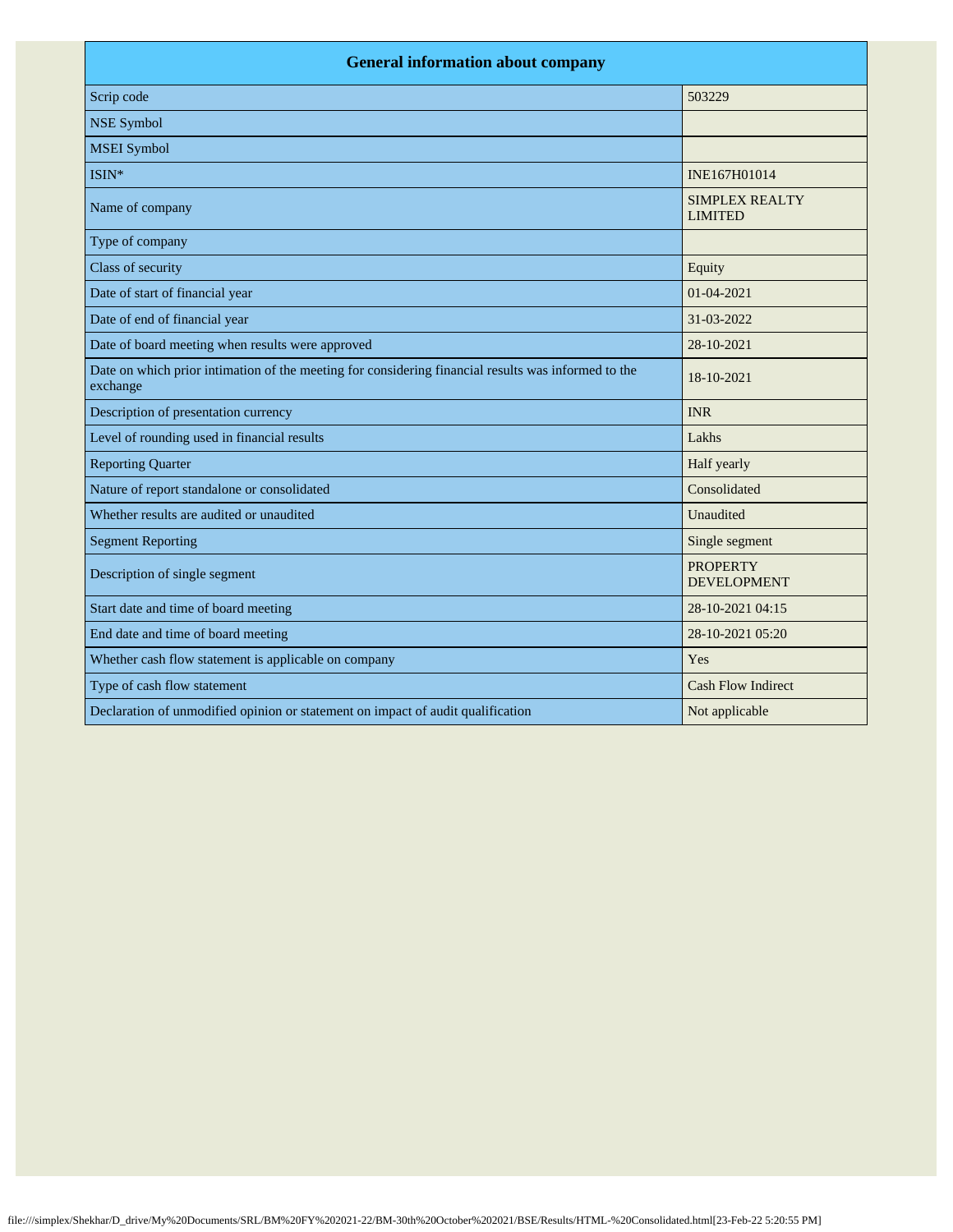| <b>Financial Results - Ind-AS</b> |                                                                                                                                                                                               |                                          |                                                               |
|-----------------------------------|-----------------------------------------------------------------------------------------------------------------------------------------------------------------------------------------------|------------------------------------------|---------------------------------------------------------------|
| <b>Particulars</b>                |                                                                                                                                                                                               | 3 months/ 6 months ended<br>(dd-mm-yyyy) | Year to date figures for current period<br>ended (dd-mm-yyyy) |
| $\mathbf{A}$                      | Date of start of reporting period                                                                                                                                                             | 01-07-2021                               | 01-04-2021                                                    |
| B                                 | Date of end of reporting period                                                                                                                                                               | 30-09-2021                               | 30-09-2021                                                    |
| C                                 | Whether results are audited or unaudited                                                                                                                                                      | Unaudited                                | Unaudited                                                     |
| D                                 | Nature of report standalone or consolidated                                                                                                                                                   | Consolidated                             | Consolidated                                                  |
| Part<br>$\mathbf{I}$              | Blue color marked fields are non-mandatory. For Consolidated Results, if the company has no figures for 3 months / 6<br>months ended, in such case zero shall be inserted in the said column. |                                          |                                                               |
| $\mathbf{1}$                      | <b>Income</b>                                                                                                                                                                                 |                                          |                                                               |
|                                   | Revenue from operations                                                                                                                                                                       | 136.09                                   | 155.75                                                        |
|                                   | Other income                                                                                                                                                                                  | 140.18                                   | 282.66                                                        |
|                                   | <b>Total income</b>                                                                                                                                                                           | 276.27                                   | 438.41                                                        |
| $\overline{2}$                    | <b>Expenses</b>                                                                                                                                                                               |                                          |                                                               |
| (a)                               | Cost of materials consumed                                                                                                                                                                    | 102.36                                   | 102.36                                                        |
| (b)                               | Purchases of stock-in-trade                                                                                                                                                                   | $\Omega$                                 | $\overline{0}$                                                |
| (c)                               | Changes in inventories of finished goods, work-in-<br>progress and stock-in-trade                                                                                                             | $\Omega$                                 | $\overline{0}$                                                |
| (d)                               | Employee benefit expense                                                                                                                                                                      | 68.92                                    | 131.64                                                        |
| (e)                               | Finance costs                                                                                                                                                                                 | 2.54                                     | 5.84                                                          |
| (f)                               | Depreciation, depletion and amortisation expense                                                                                                                                              | 4.11                                     | 8.13                                                          |
| (f)                               | <b>Other Expenses</b>                                                                                                                                                                         |                                          |                                                               |
| $\mathbf{1}$                      | <b>OTHER EXPENSES</b>                                                                                                                                                                         | 44.71                                    | 69.65                                                         |
| 10                                |                                                                                                                                                                                               |                                          |                                                               |
|                                   | <b>Total other expenses</b>                                                                                                                                                                   | 44.71                                    | 69.65                                                         |
|                                   | <b>Total expenses</b>                                                                                                                                                                         | 222.64                                   | 317.62                                                        |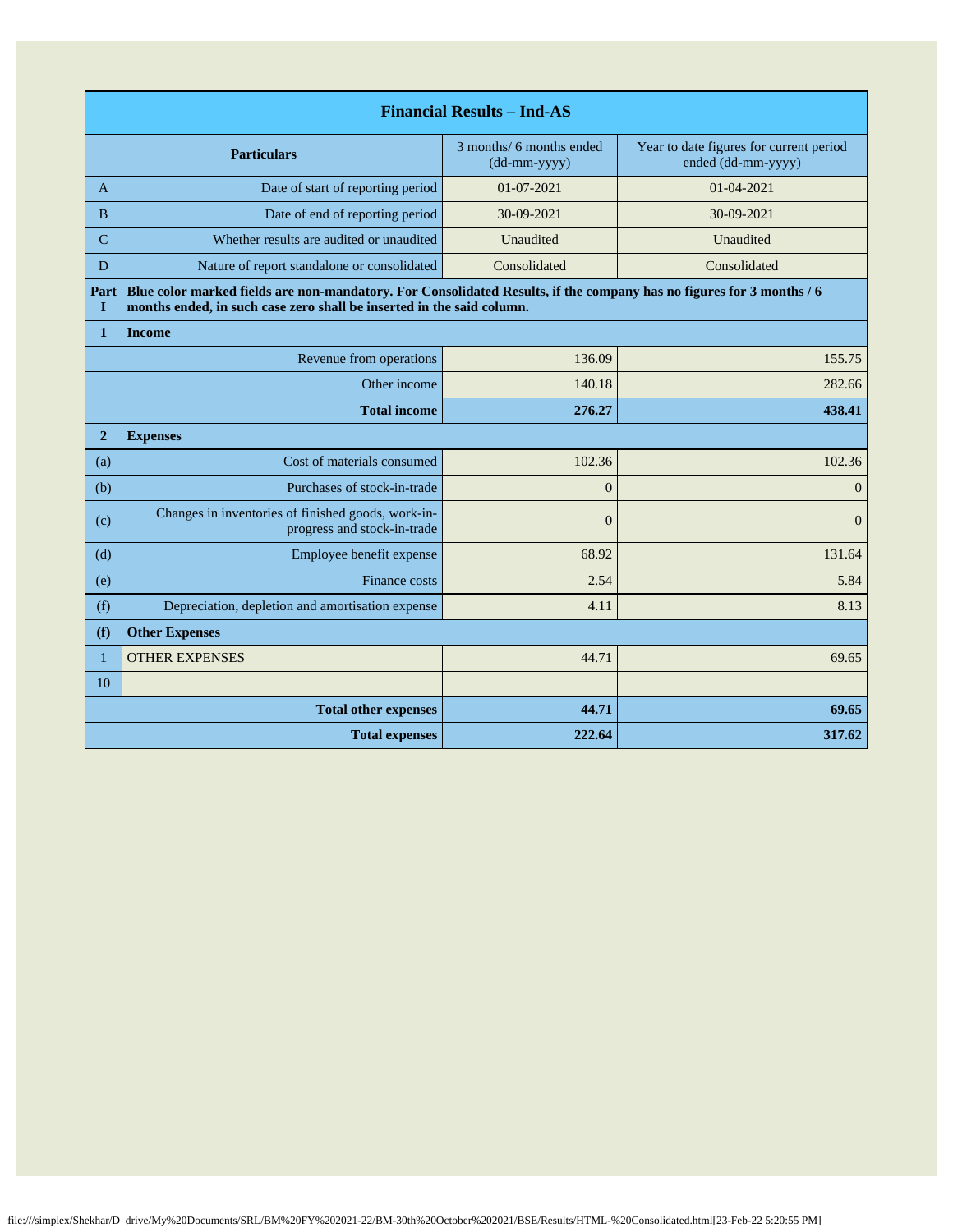|                | <b>Financial Results - Ind-AS</b>                                                                                                                                                             |                                          |                                                               |  |
|----------------|-----------------------------------------------------------------------------------------------------------------------------------------------------------------------------------------------|------------------------------------------|---------------------------------------------------------------|--|
|                | <b>Particulars</b>                                                                                                                                                                            | 3 months/ 6 months<br>ended (dd-mm-yyyy) | Year to date figures for current<br>period ended (dd-mm-yyyy) |  |
| A              | Date of start of reporting period                                                                                                                                                             | $01-07-2021$                             | $01 - 04 - 2021$                                              |  |
| B              | Date of end of reporting period                                                                                                                                                               | 30-09-2021                               | 30-09-2021                                                    |  |
| $\overline{C}$ | Whether results are audited or unaudited                                                                                                                                                      | Unaudited                                | Unaudited                                                     |  |
| D              | Nature of report standalone or consolidated                                                                                                                                                   | Consolidated                             | Consolidated                                                  |  |
| Part<br>1      | Blue color marked fields are non-mandatory. For Consolidated Results, if the company has no figures for 3 months / 6<br>months ended, in such case zero shall be inserted in the said column. |                                          |                                                               |  |
| 3              | Total profit before exceptional items and tax                                                                                                                                                 | 53.63                                    | 120.79                                                        |  |
| $\overline{4}$ | <b>Exceptional</b> items                                                                                                                                                                      | $\theta$                                 | $\Omega$                                                      |  |
| 5              | <b>Total profit before tax</b>                                                                                                                                                                | 53.63                                    | 120.79                                                        |  |
| 7              | <b>Tax expense</b>                                                                                                                                                                            |                                          |                                                               |  |
| 8              | Current tax                                                                                                                                                                                   | 4.72                                     | 9.16                                                          |  |
| 9              | Deferred tax                                                                                                                                                                                  | 7.63                                     | 19.97                                                         |  |
| 10             | <b>Total tax expenses</b>                                                                                                                                                                     | 12.35                                    | 29.13                                                         |  |
| 11             | Net movement in regulatory deferral account balances related to<br>profit or loss and the related deferred tax movement                                                                       | $\overline{0}$                           | $\Omega$                                                      |  |
| 14             | Net Profit Loss for the period from continuing operations                                                                                                                                     | 41.28                                    | 91.66                                                         |  |
| 15             | Profit (loss) from discontinued operations before tax                                                                                                                                         | $\overline{0}$                           | $\overline{0}$                                                |  |
| 16             | Tax expense of discontinued operations                                                                                                                                                        | $\overline{0}$                           | $\boldsymbol{0}$                                              |  |
| 17             | Net profit (loss) from discontinued operation after tax                                                                                                                                       | $\overline{0}$                           | $\Omega$                                                      |  |
| 19             | Share of profit (loss) of associates and joint ventures accounted for<br>using equity method                                                                                                  | 8.86                                     | 8.98                                                          |  |
| 21             | <b>Total profit (loss) for period</b>                                                                                                                                                         | 50.14                                    | 100.64                                                        |  |
| 22             | Other comprehensive income net of taxes                                                                                                                                                       | 9.99                                     | 38.1                                                          |  |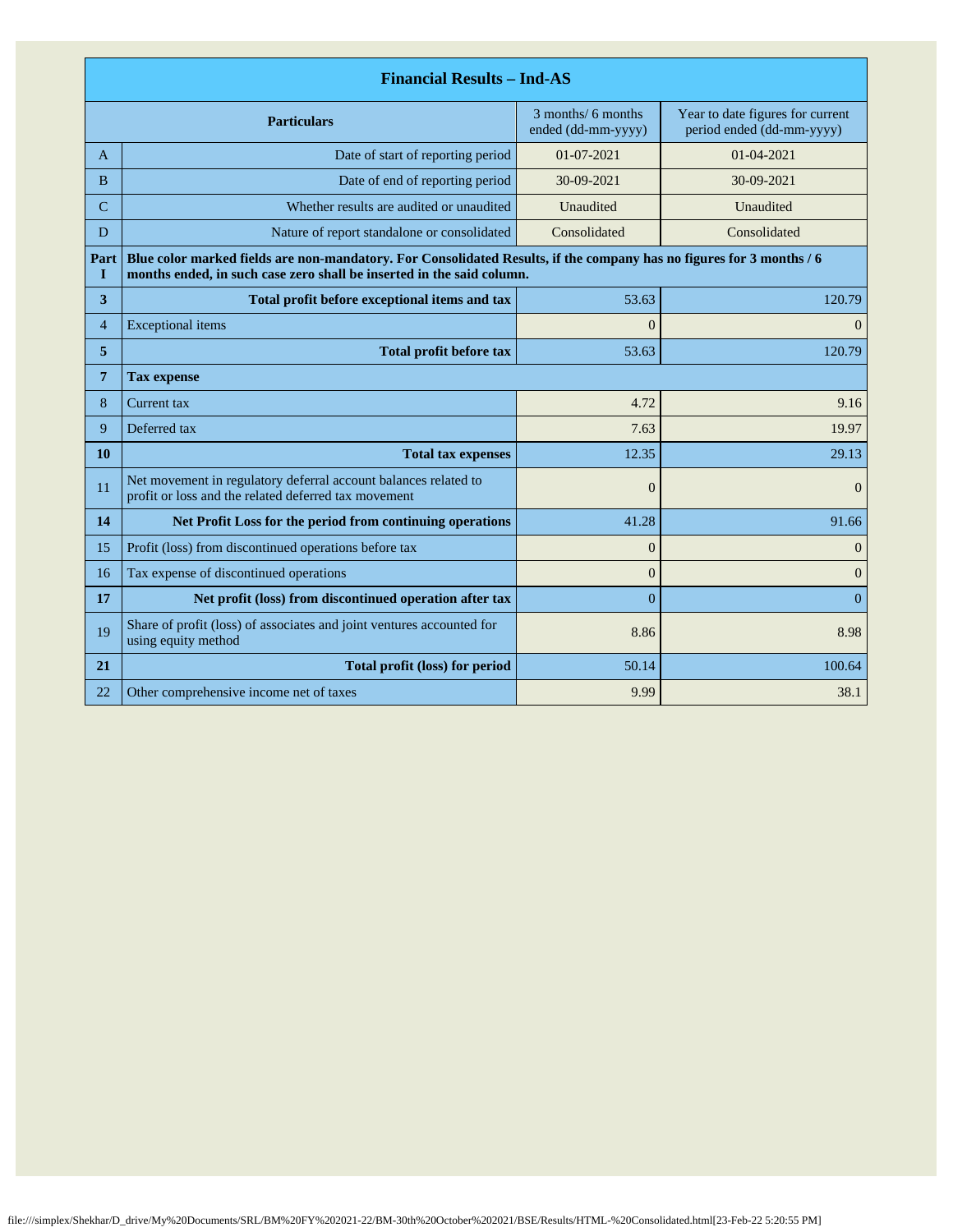|             | <b>Financial Results - Ind-AS</b>                                                                                                                                                             |                                                                  |                                                               |  |
|-------------|-----------------------------------------------------------------------------------------------------------------------------------------------------------------------------------------------|------------------------------------------------------------------|---------------------------------------------------------------|--|
|             | <b>Particulars</b>                                                                                                                                                                            | 3 months/ 6 months ended<br>$(dd{\text{-}\!\!\,\text{mm-}}yyyy)$ | Year to date figures for current period<br>ended (dd-mm-yyyy) |  |
| A           | Date of start of reporting period                                                                                                                                                             | 01-07-2021                                                       | 01-04-2021                                                    |  |
| B           | Date of end of reporting period                                                                                                                                                               | 30-09-2021                                                       | 30-09-2021                                                    |  |
| $\mathbf C$ | Whether results are audited or unaudited                                                                                                                                                      | Unaudited                                                        | Unaudited                                                     |  |
| D           | Nature of report standalone or consolidated                                                                                                                                                   | Consolidated                                                     | Consolidated                                                  |  |
| Part<br>I   | Blue color marked fields are non-mandatory. For Consolidated Results, if the company has no figures for 3 months / 6<br>months ended, in such case zero shall be inserted in the said column. |                                                                  |                                                               |  |
| 23          | <b>Total Comprehensive Income for the period</b>                                                                                                                                              | 60.13                                                            | 138.74                                                        |  |
| 24          | Total profit or loss, attributable to                                                                                                                                                         |                                                                  |                                                               |  |
|             | Profit or loss, attributable to owners of parent                                                                                                                                              | $\boldsymbol{0}$                                                 | $\mathbf{0}$                                                  |  |
|             | Total profit or loss, attributable to non-controlling interests                                                                                                                               | $\overline{0}$                                                   | $\mathbf{0}$                                                  |  |
| 25          | Total Comprehensive income for the period attributable to                                                                                                                                     |                                                                  |                                                               |  |
|             | Comprehensive income for the period attributable to owners of<br>parent                                                                                                                       | $\overline{0}$                                                   | $\mathbf{0}$                                                  |  |
|             | Total comprehensive income for the period attributable to<br>owners of parent non-controlling interests                                                                                       | $\overline{0}$                                                   | $\mathbf{0}$                                                  |  |
| 26          | Details of equity share capital                                                                                                                                                               |                                                                  |                                                               |  |
|             | Paid-up equity share capital                                                                                                                                                                  | 299.14                                                           | 299.14                                                        |  |
|             | Face value of equity share capital                                                                                                                                                            | 10                                                               | 10                                                            |  |
| 27          | <b>Details of debt securities</b>                                                                                                                                                             |                                                                  |                                                               |  |
| 28          | Reserves excluding revaluation reserve                                                                                                                                                        |                                                                  |                                                               |  |
| 29          | <b>Earnings per share</b>                                                                                                                                                                     |                                                                  |                                                               |  |
| i           | Earnings per equity share for continuing operations                                                                                                                                           |                                                                  |                                                               |  |
|             | Basic earnings (loss) per share from continuing operations                                                                                                                                    | 1.67                                                             | 3.36                                                          |  |
|             | Diluted earnings (loss) per share from continuing operations                                                                                                                                  | 1.67                                                             | 3.36                                                          |  |
| ii          | Earnings per equity share for discontinued operations                                                                                                                                         |                                                                  |                                                               |  |
|             | Basic earnings (loss) per share from discontinued operations                                                                                                                                  | $\boldsymbol{0}$                                                 | $\mathbf{0}$                                                  |  |
|             | Diluted earnings (loss) per share from discontinued operations                                                                                                                                | $\boldsymbol{0}$                                                 | $\boldsymbol{0}$                                              |  |
| ii.         | <b>Earnings per equity share</b>                                                                                                                                                              |                                                                  |                                                               |  |
|             | Basic earnings (loss) per share from continuing and<br>discontinued operations                                                                                                                | 1.67                                                             | 3.36                                                          |  |
|             | Diluted earnings (loss) per share from continuing and<br>discontinued operations                                                                                                              | 1.67                                                             | 3.36                                                          |  |
| 30          | Debt equity ratio                                                                                                                                                                             |                                                                  |                                                               |  |
| 31          | Debt service coverage ratio                                                                                                                                                                   |                                                                  |                                                               |  |
| 32          | Interest service coverage ratio                                                                                                                                                               |                                                                  |                                                               |  |
| 33          | <b>Disclosure of notes on financial results</b>                                                                                                                                               |                                                                  |                                                               |  |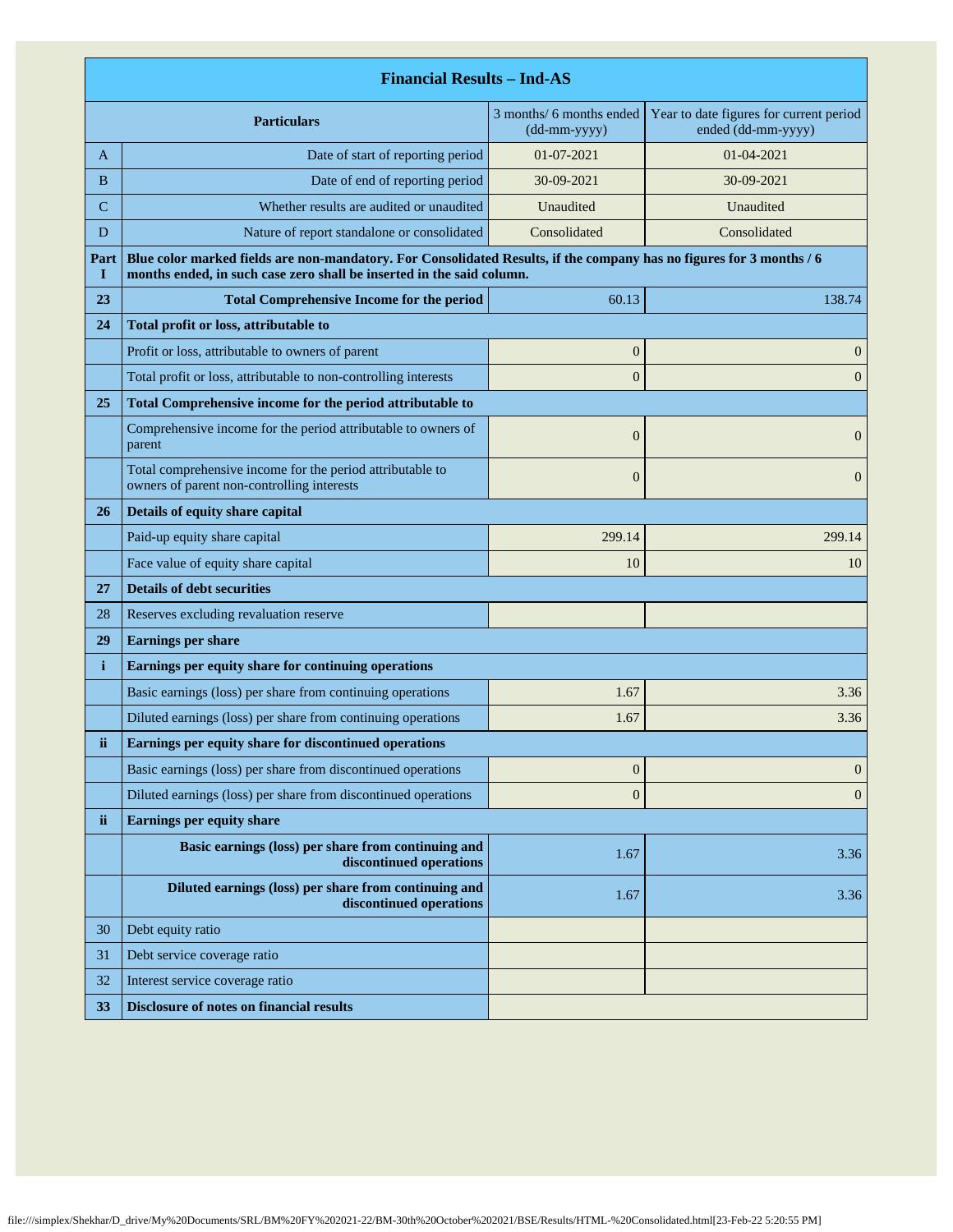|                                           | <b>Statement of Asset and Liabilities</b>         |                              |  |
|-------------------------------------------|---------------------------------------------------|------------------------------|--|
|                                           | Particulars                                       | Half year ended (dd-mm-yyyy) |  |
|                                           | Date of start of reporting period                 | 01-04-2021                   |  |
|                                           | Date of end of reporting period                   | 30-09-2021                   |  |
|                                           | Whether results are audited or unaudited          | Unaudited                    |  |
|                                           | Nature of report standalone or consolidated       | Consolidated                 |  |
|                                           | <b>Assets</b>                                     |                              |  |
| 1                                         | <b>Non-current assets</b>                         |                              |  |
|                                           | Property, plant and equipment                     | 166.96                       |  |
|                                           | Capital work-in-progress                          | $\mathbf{0}$                 |  |
|                                           | Investment property                               | $\mathbf{0}$                 |  |
|                                           | Goodwill                                          | $\mathbf{0}$                 |  |
|                                           | Other intangible assets                           | $\mathbf{0}$                 |  |
|                                           | Intangible assets under development               | $\mathbf{0}$                 |  |
|                                           | Biological assets other than bearer plants        | $\mathbf{0}$                 |  |
|                                           | Investments accounted for using equity method     | $\overline{0}$               |  |
|                                           | <b>Non-current financial assets</b>               |                              |  |
| Non-current investments                   |                                                   | 1887.53                      |  |
| Trade receivables, non-current            |                                                   | $\theta$                     |  |
|                                           | Loans, non-current                                |                              |  |
| Other non-current financial assets        |                                                   | 15.84                        |  |
| <b>Total non-current financial assets</b> |                                                   | 1903.37                      |  |
|                                           | Deferred tax assets (net)                         |                              |  |
|                                           | Other non-current assets                          | 120.27                       |  |
|                                           | <b>Total non-current assets</b>                   | 2593.63                      |  |
| $\overline{2}$                            | <b>Current assets</b>                             |                              |  |
|                                           | Inventories                                       | 3090.2                       |  |
|                                           | <b>Current financial asset</b>                    |                              |  |
|                                           | <b>Current investments</b>                        | 927.62                       |  |
|                                           | Trade receivables, current                        | $\mathbf{0}$                 |  |
|                                           | Cash and cash equivalents                         | 17.85                        |  |
|                                           | Bank balance other than cash and cash equivalents | 5.62                         |  |
|                                           | Loans, current                                    | 3495.84                      |  |
|                                           | Other current financial assets                    | 237.84                       |  |
|                                           | <b>Total current financial assets</b>             | 4684.77                      |  |
|                                           | Current tax assets (net)                          | $\overline{0}$               |  |
|                                           | Other current assets                              | 868.96                       |  |
|                                           | <b>Total current assets</b>                       | 8643.93                      |  |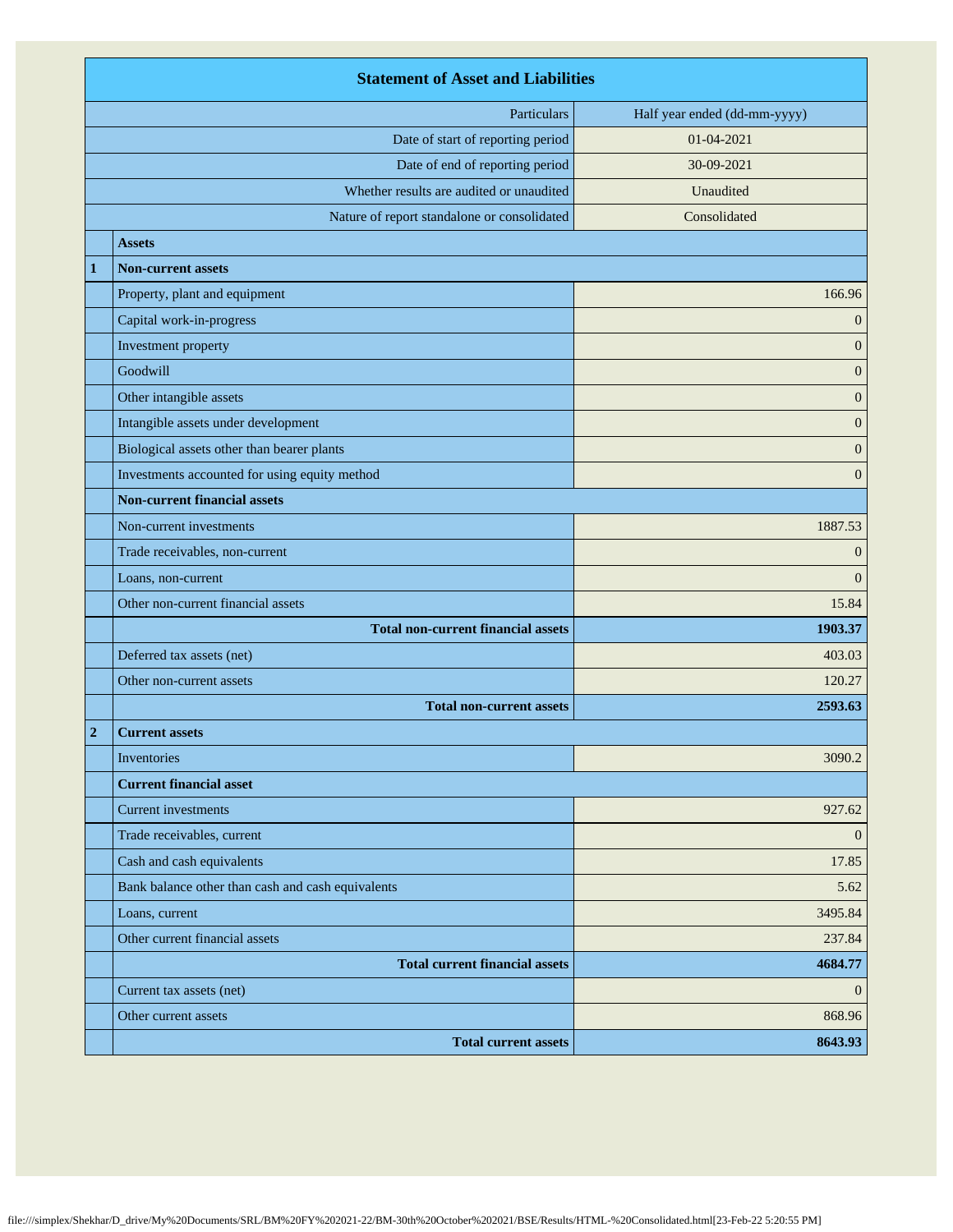|                | <b>Statement of Asset and Liabilities</b>                                                 |                              |  |
|----------------|-------------------------------------------------------------------------------------------|------------------------------|--|
|                | Particulars                                                                               | Half year ended (dd-mm-yyyy) |  |
|                | Date of start of reporting period                                                         | 01-04-2021                   |  |
|                | Date of end of reporting period                                                           | 30-09-2021                   |  |
|                | Whether results are audited or unaudited                                                  | Unaudited                    |  |
|                | Nature of report standalone or consolidated                                               | Consolidated                 |  |
| 3              | Non-current assets classified as held for sale                                            | $\boldsymbol{0}$             |  |
| $\overline{4}$ | Regulatory deferral account debit balances and related deferred tax Assets                | $\mathbf{0}$                 |  |
|                | <b>Total assets</b>                                                                       | 11237.56                     |  |
|                | <b>Equity and liabilities</b>                                                             |                              |  |
|                | <b>Equity</b>                                                                             |                              |  |
|                | Equity attributable to owners of parent                                                   |                              |  |
|                | Equity share capital                                                                      | 299.37                       |  |
|                | Other equity                                                                              | 10617.75                     |  |
|                | Total equity attributable to owners of parent                                             | 10917.12                     |  |
|                | Non controlling interest                                                                  |                              |  |
|                | <b>Total equity</b>                                                                       | 10917.12                     |  |
|                | <b>Liabilities</b>                                                                        |                              |  |
|                | <b>Non-current liabilities</b>                                                            |                              |  |
|                | <b>Non-current financial liabilities</b>                                                  |                              |  |
|                | Borrowings, non-current                                                                   | 6.34                         |  |
|                | Trade payables, non-current                                                               | $\overline{0}$               |  |
|                | Other non-current financial liabilities                                                   | 18.55                        |  |
|                | <b>Total non-current financial liabilities</b>                                            | 24.89                        |  |
|                | Provisions, non-current                                                                   | 18.23                        |  |
|                | Deferred tax liabilities (net)                                                            | $\boldsymbol{0}$             |  |
|                | Deferred government grants, Non-current                                                   | $\mathbf{0}$                 |  |
|                | Other non-current liabilities                                                             | $\overline{0}$               |  |
|                | <b>Total non-current liabilities</b>                                                      | 43.12                        |  |
|                | <b>Current liabilities</b>                                                                |                              |  |
|                | <b>Current financial liabilities</b>                                                      |                              |  |
|                | Borrowings, current                                                                       | 56.41                        |  |
|                | Trade payables, current                                                                   | 7.95                         |  |
|                | Other current financial liabilities                                                       | 143.21                       |  |
|                | <b>Total current financial liabilities</b>                                                | 207.57                       |  |
|                | Other current liabilities                                                                 | 7.75                         |  |
|                | Provisions, current                                                                       | 62                           |  |
|                | Current tax liabilities (Net)                                                             | $\overline{0}$               |  |
|                | Deferred government grants, Current                                                       | $\overline{0}$               |  |
|                | <b>Total current liabilities</b>                                                          | 277.32                       |  |
| 3              | Liabilities directly associated with assets in disposal group classified as held for sale | $\overline{0}$               |  |
| 4              | Regulatory deferral account credit balances and related deferred tax liability            | $\mathbf{0}$                 |  |
|                |                                                                                           |                              |  |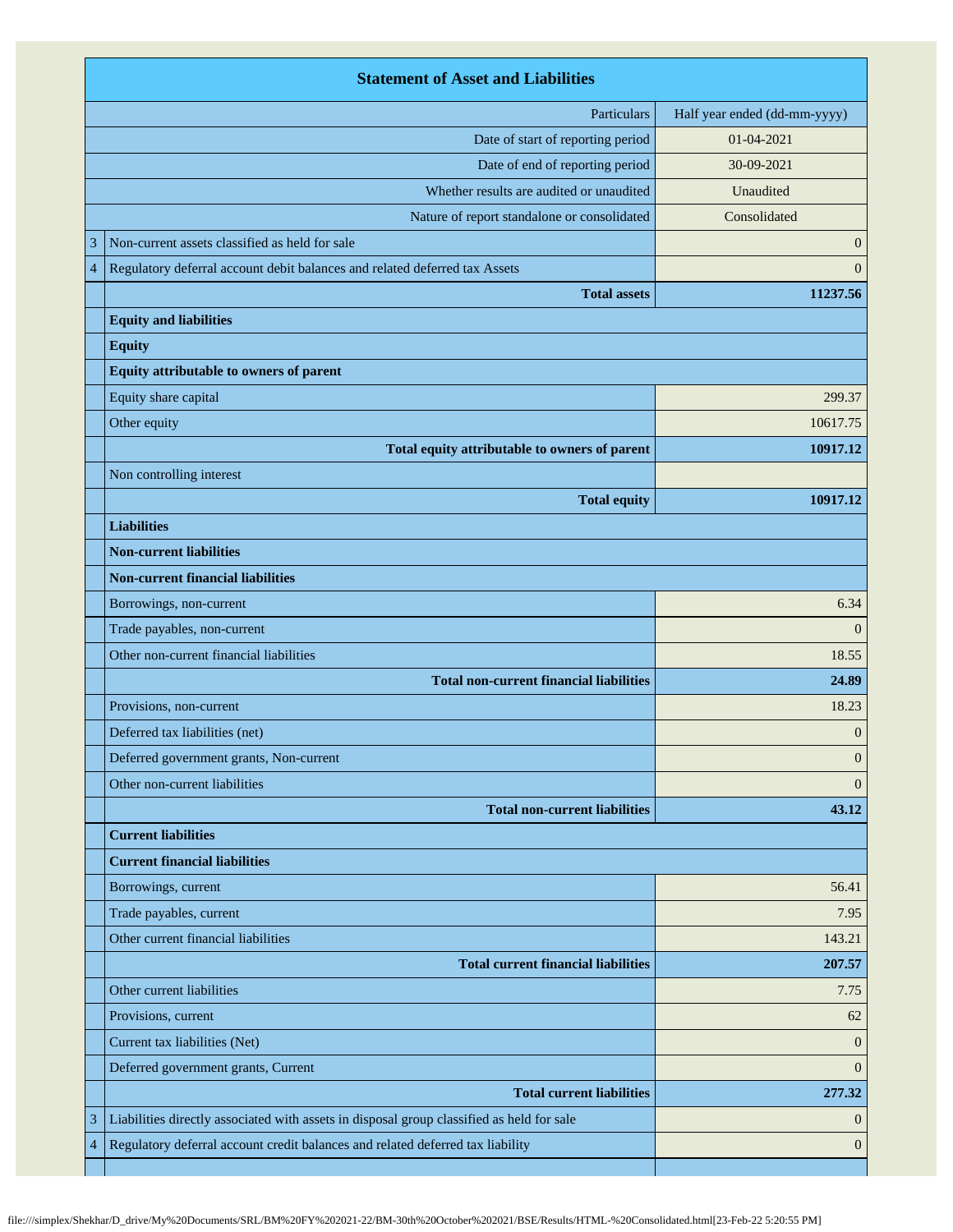| <b>Total liabilities</b>                      | 320.44   |
|-----------------------------------------------|----------|
| <b>Total equity and liabilites</b>            | 11237.56 |
| Disclosure of notes on assets and liabilities |          |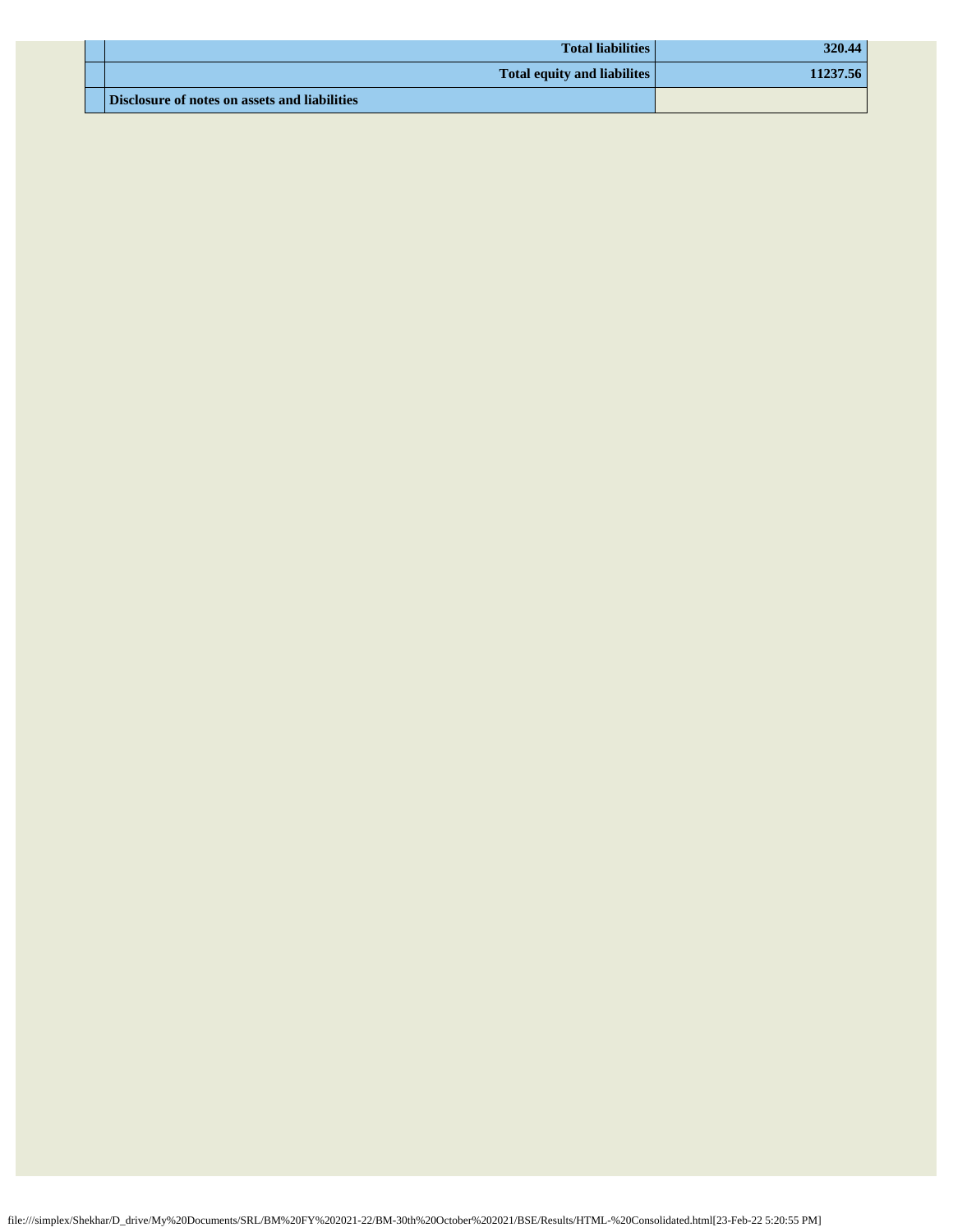| Format for Reporting Segmenet wise Revenue, Results and Capital Employed along with the company results |                                                                        |                                          |                                                               |  |
|---------------------------------------------------------------------------------------------------------|------------------------------------------------------------------------|------------------------------------------|---------------------------------------------------------------|--|
|                                                                                                         | <b>Particulars</b>                                                     | 3 months/ 6 month ended (dd-<br>mm-yyyy) | Year to date figures for current period ended<br>(dd-mm-yyyy) |  |
|                                                                                                         | Date of start of reporting period                                      | 01-07-2021                               | 01-04-2021                                                    |  |
|                                                                                                         | Date of end of reporting period                                        | 30-09-2021                               | 30-09-2021                                                    |  |
|                                                                                                         | Whether accounts are audited or unaudited                              | Unaudited                                | Unaudited                                                     |  |
|                                                                                                         | Nature of report standalone or consolidated                            | Consolidated                             | Consolidated                                                  |  |
| 1                                                                                                       | <b>Segment Revenue (Income)</b>                                        |                                          |                                                               |  |
|                                                                                                         | (net sale/income from each segment should be disclosed)                |                                          |                                                               |  |
|                                                                                                         | <b>Total Segment Revenue</b>                                           |                                          |                                                               |  |
|                                                                                                         | <b>Less: Inter segment revenue</b>                                     |                                          |                                                               |  |
|                                                                                                         | <b>Revenue from operations</b>                                         |                                          |                                                               |  |
| $\overline{2}$                                                                                          | <b>Segment Result</b>                                                  |                                          |                                                               |  |
|                                                                                                         | Profit (+) / Loss (-) before tax and interest from each segment        |                                          |                                                               |  |
|                                                                                                         | <b>Total Profit before tax</b>                                         |                                          |                                                               |  |
|                                                                                                         | <i>i.</i> Finance cost                                                 |                                          |                                                               |  |
|                                                                                                         | ii. Other Unallocable Expenditure net off<br><b>Unallocable income</b> |                                          |                                                               |  |
|                                                                                                         | <b>Profit before tax</b>                                               |                                          |                                                               |  |
| 3                                                                                                       | (Segment Asset - Segment Liabilities)                                  |                                          |                                                               |  |
|                                                                                                         | <b>Segment Asset</b>                                                   |                                          |                                                               |  |
|                                                                                                         | <b>Total Segment Asset</b>                                             |                                          |                                                               |  |
|                                                                                                         | <b>Un-allocable Assets</b>                                             |                                          |                                                               |  |
|                                                                                                         | <b>Net Segment Asset</b>                                               |                                          |                                                               |  |
| 4                                                                                                       | <b>Segment Liabilities</b>                                             |                                          |                                                               |  |
|                                                                                                         | <b>Segment Liabilities</b>                                             |                                          |                                                               |  |
|                                                                                                         | <b>Total Segment Liabilities</b>                                       |                                          |                                                               |  |
|                                                                                                         | <b>Un-allocable Liabilities</b>                                        |                                          |                                                               |  |
|                                                                                                         | <b>Net Segment Liabilities</b>                                         |                                          |                                                               |  |
|                                                                                                         | <b>Disclosure of notes on segments</b>                                 |                                          |                                                               |  |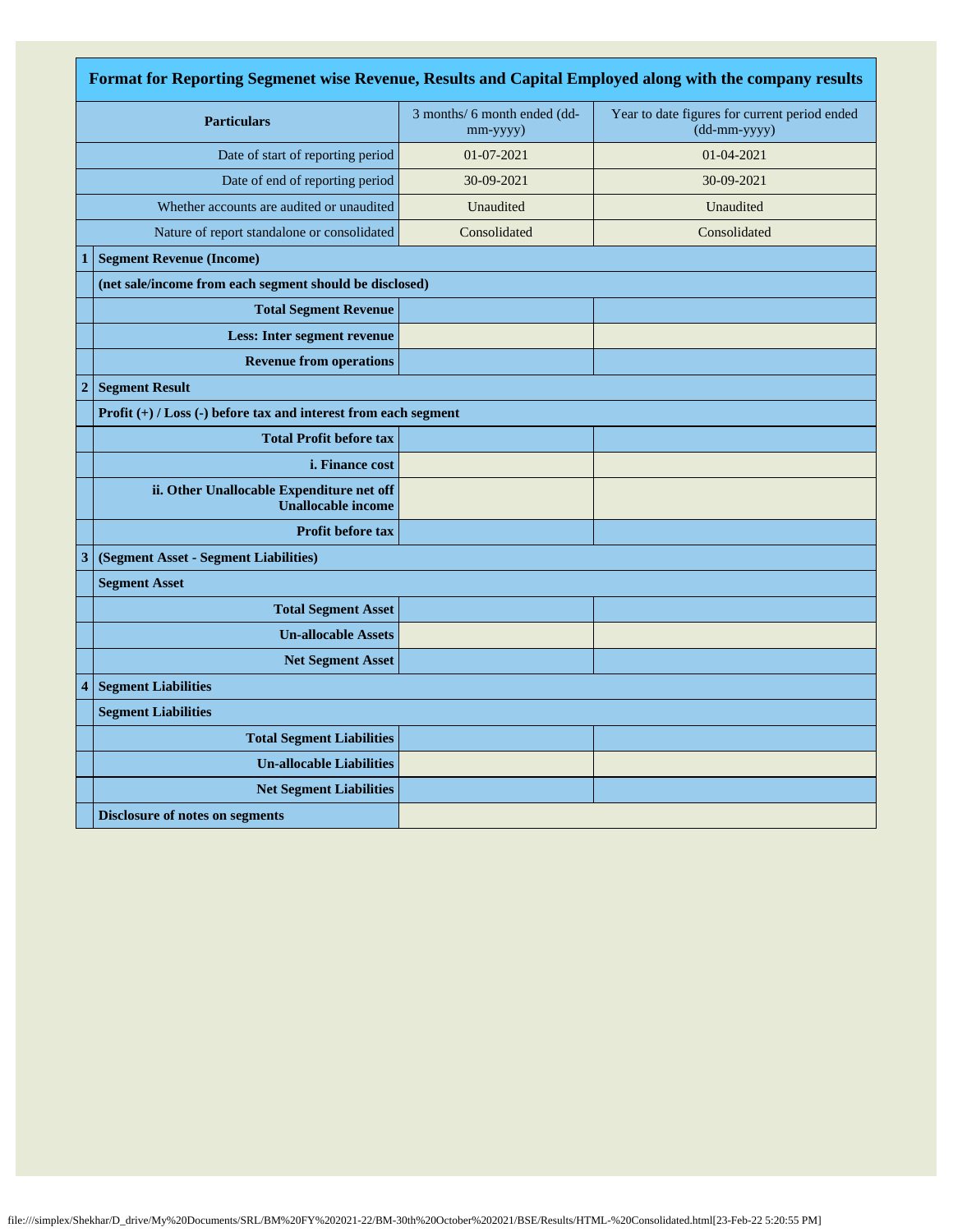|             | <b>Cash flow statement, indirect</b>                                                                          |                                 |  |
|-------------|---------------------------------------------------------------------------------------------------------------|---------------------------------|--|
|             | Particulars                                                                                                   | 6 months ended (dd-mm-<br>yyyy) |  |
| A           | Date of start of reporting period                                                                             | $01 - 04 - 2021$                |  |
| B           | Date of end of reporting period                                                                               | 30-09-2021                      |  |
| $\mathbf C$ | Whether results are audited or unaudited                                                                      | Unaudited                       |  |
| D           | Nature of report standalone or consolidated                                                                   | Consolidated                    |  |
| Part<br>I   | Blue color marked fields are non-mandatory.                                                                   |                                 |  |
|             | <b>Statement of cash flows</b>                                                                                |                                 |  |
|             | Cash flows from used in operating activities                                                                  |                                 |  |
|             | Profit before tax                                                                                             | 120.79                          |  |
|             | Adjustments for reconcile profit (loss)                                                                       |                                 |  |
|             | Adjustments for finance costs                                                                                 | 5.84                            |  |
|             | Adjustments for decrease (increase) in inventories                                                            | 73.34                           |  |
|             | Adjustments for decrease (increase) in trade receivables, current                                             | $\Omega$                        |  |
|             | Adjustments for decrease (increase) in trade receivables, non-current                                         | $\Omega$                        |  |
|             | Adjustments for decrease (increase) in other current assets                                                   | $-28.22$                        |  |
|             | Adjustments for decrease (increase) in other non-current assets                                               | $\Omega$                        |  |
|             | Adjustments for other financial assets, non-current                                                           | 2.58                            |  |
|             | Adjustments for other financial assets, current                                                               | 9.6                             |  |
|             | Adjustments for other bank balances                                                                           | 3.74                            |  |
|             | Adjustments for increase (decrease) in trade payables, current                                                | $-7.53$                         |  |
|             | Adjustments for increase (decrease) in trade payables, non-current                                            | $\Omega$                        |  |
|             | Adjustments for increase (decrease) in other current liabilities                                              | $-0.43$                         |  |
|             | Adjustments for increase (decrease) in other non-current liabilities                                          | 3.1                             |  |
|             | Adjustments for depreciation and amortisation expense                                                         | 8.13                            |  |
|             | Adjustments for impairment loss reversal of impairment loss recognised in profit or loss                      | $\overline{0}$                  |  |
|             | Adjustments for provisions, current                                                                           | 2.94                            |  |
|             | Adjustments for provisions, non-current                                                                       | 0.1                             |  |
|             | Adjustments for other financial liabilities, current                                                          | 18.33                           |  |
|             | Adjustments for other financial liabilities, non-current                                                      | $\overline{0}$                  |  |
|             | Adjustments for unrealised foreign exchange losses gains                                                      | $\overline{0}$                  |  |
|             | Adjustments for dividend income                                                                               | $\overline{0}$                  |  |
|             | Adjustments for interest income                                                                               | $\mathbf{0}$                    |  |
|             | Adjustments for share-based payments                                                                          | $\overline{0}$                  |  |
|             | Adjustments for fair value losses (gains)                                                                     | 0.25                            |  |
|             | Adjustments for undistributed profits of associates                                                           | $\overline{0}$                  |  |
|             | Other adjustments for which cash effects are investing or financing cash flow                                 | $\overline{0}$                  |  |
|             | Other adjustments to reconcile profit (loss)                                                                  | $\overline{0}$                  |  |
|             | Other adjustments for non-cash items                                                                          | $-0.87$                         |  |
|             | Share of profit and loss from partnership firm or association of persons or limited liability<br>partnerships | $\overline{0}$                  |  |
|             | Total adjustments for reconcile profit (loss)                                                                 | 90.9                            |  |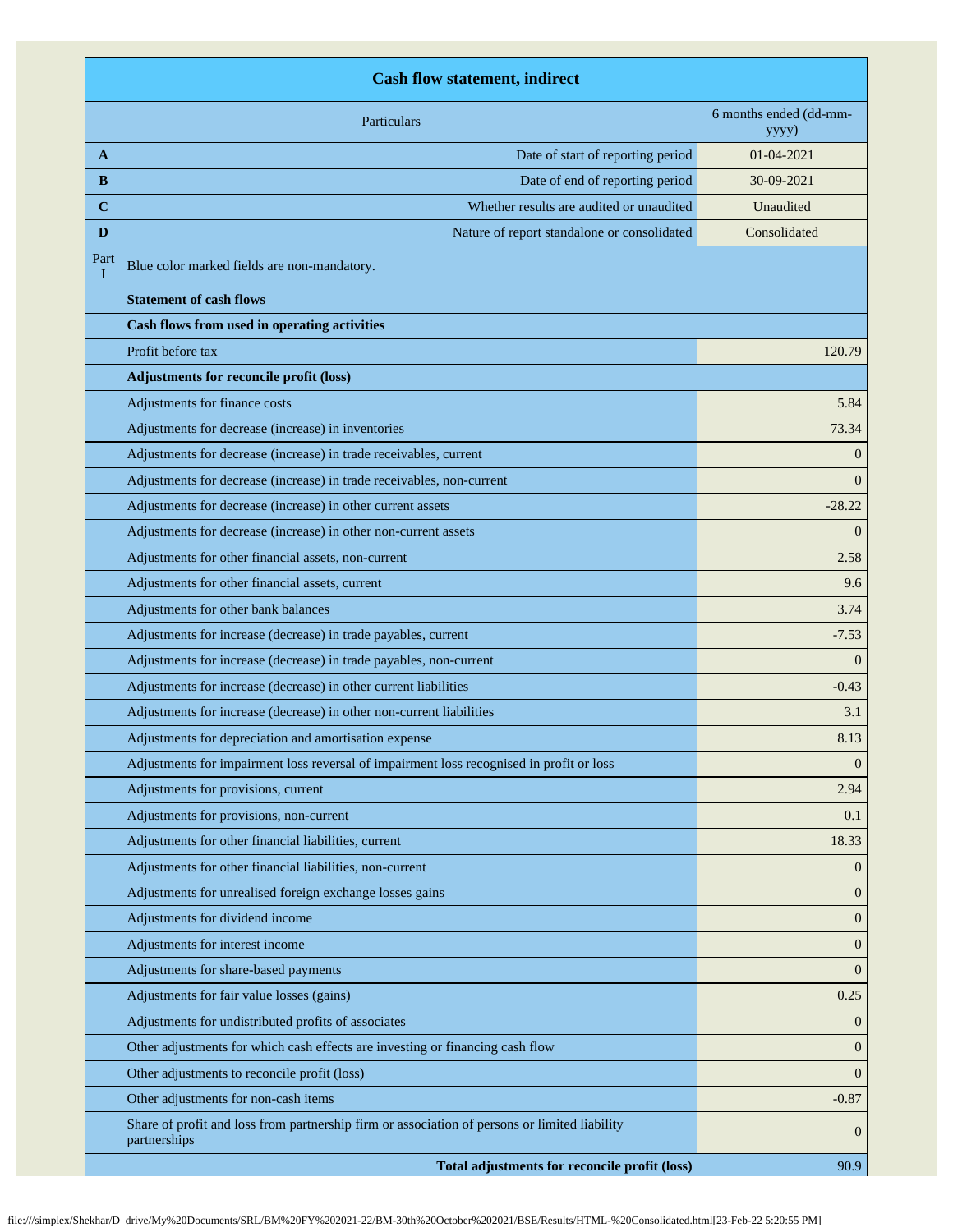| Net cash flows from (used in) operations                                                                               | 211.69           |
|------------------------------------------------------------------------------------------------------------------------|------------------|
| Dividends received                                                                                                     | $-1.37$          |
| Interest paid                                                                                                          | $\Omega$         |
| Interest received                                                                                                      | $-259.27$        |
| Income taxes paid (refund)                                                                                             | $-43.5$          |
| Other inflows (outflows) of cash                                                                                       | $-7.42$          |
| Net cash flows from (used in) operating activities                                                                     | $-12.87$         |
| <b>Cash flows from used in investing activities</b>                                                                    |                  |
| Cash flows from losing control of subsidiaries or other businesses                                                     | $\mathbf{0}$     |
| Cash flows used in obtaining control of subsidiaries or other businesses                                               | $\overline{0}$   |
| Other cash receipts from sales of equity or debt instruments of other entities                                         | 354.63           |
| Other cash payments to acquire equity or debt instruments of other entities                                            | 80               |
| Other cash receipts from sales of interests in joint ventures                                                          | $\mathbf{0}$     |
| Other cash payments to acquire interests in joint ventures                                                             | $\theta$         |
| Cash receipts from share of profits of partnership firm or association of persons or limited liability<br>partnerships | $\overline{0}$   |
| Cash payment for investment in partnership firm or association of persons or limited liability<br>partnerships         | $\overline{0}$   |
| Proceeds from sales of property, plant and equipment                                                                   | 8.9              |
| Purchase of property, plant and equipment                                                                              | 0.55             |
| Proceeds from sales of investment property                                                                             | $\mathbf{0}$     |
| Purchase of investment property                                                                                        | $\overline{0}$   |
| Proceeds from sales of intangible assets                                                                               | $\boldsymbol{0}$ |
| Purchase of intangible assets                                                                                          | $\overline{0}$   |
| Proceeds from sales of intangible assets under development                                                             | $\mathbf{0}$     |
| Purchase of intangible assets under development                                                                        | $\mathbf{0}$     |
| Proceeds from sales of goodwill                                                                                        | $\boldsymbol{0}$ |
| Purchase of goodwill                                                                                                   | $\mathbf{0}$     |
| Proceeds from biological assets other than bearer plants                                                               | $\mathbf{0}$     |
| Purchase of biological assets other than bearer plants                                                                 | $\mathbf{0}$     |
| Proceeds from government grants                                                                                        | $\overline{0}$   |
| Proceeds from sales of other long-term assets                                                                          | $\overline{0}$   |
| Purchase of other long-term assets                                                                                     | $\overline{0}$   |
| Cash advances and loans made to other parties                                                                          | 537.49           |
| Cash receipts from repayment of advances and loans made to other parties                                               | $\overline{0}$   |
| Cash payments for future contracts, forward contracts, option contracts and swap contracts                             | $\overline{0}$   |
| Cash receipts from future contracts, forward contracts, option contracts and swap contracts                            | $\overline{0}$   |
| Dividends received                                                                                                     | 1.37             |
| Interest received                                                                                                      | 316.34           |
| Income taxes paid (refund)                                                                                             | $\mathbf{0}$     |
| Other inflows (outflows) of cash                                                                                       | $\Omega$         |
| Net cash flows from (used in) investing activities                                                                     | 63.2             |
| Cash flows from used in financing activities                                                                           |                  |
| Proceeds from changes in ownership interests in subsidiaries                                                           | $\overline{0}$   |
|                                                                                                                        |                  |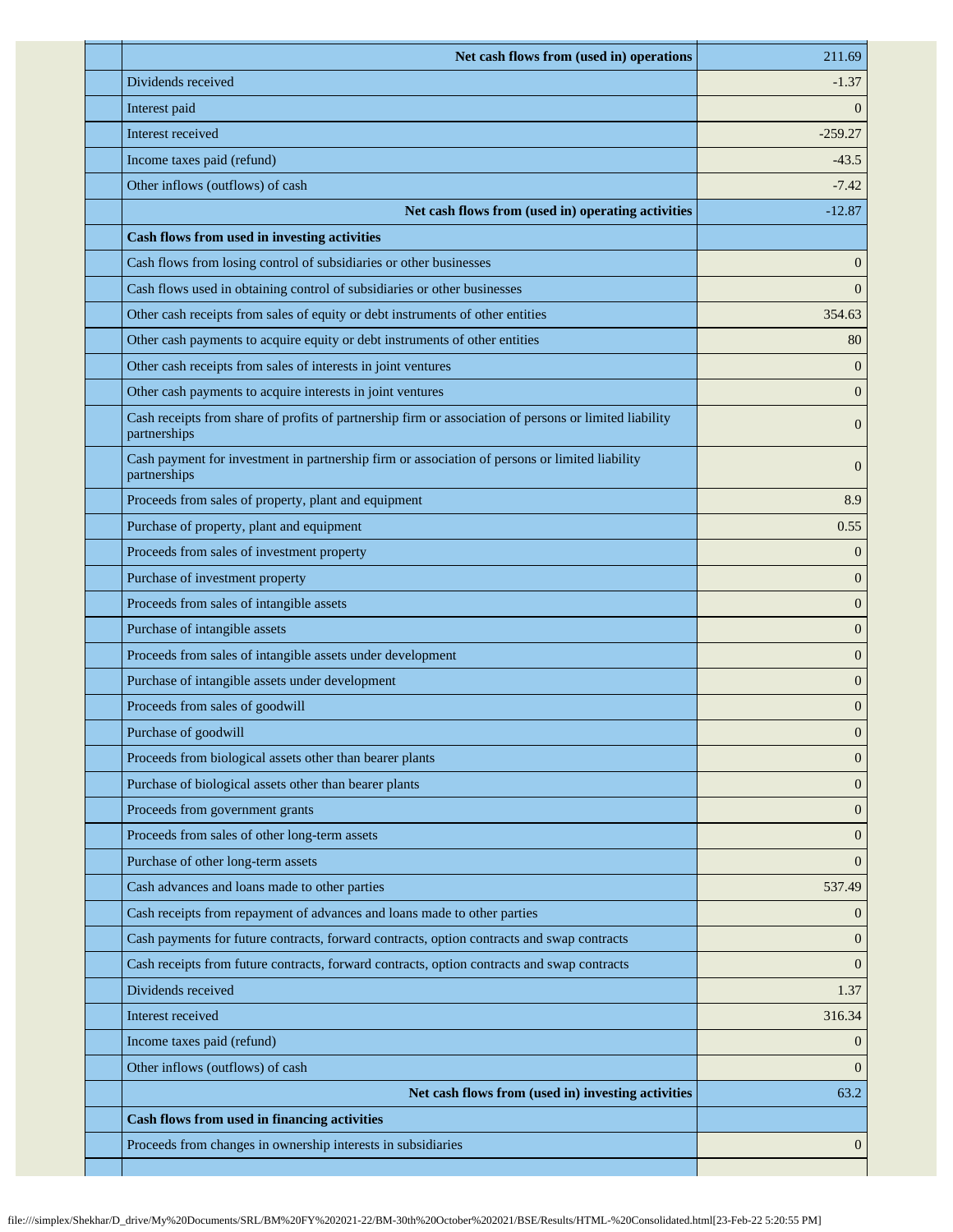| Payments from changes in ownership interests in subsidiaries                                | $\overline{0}$ |
|---------------------------------------------------------------------------------------------|----------------|
| Proceeds from issuing shares                                                                | $\overline{0}$ |
| Proceeds from issuing other equity instruments                                              | $\mathbf{0}$   |
| Payments to acquire or redeem entity's shares                                               | $\Omega$       |
| Payments of other equity instruments                                                        | $\overline{0}$ |
| Proceeds from exercise of stock options                                                     | $\overline{0}$ |
| Proceeds from issuing debentures notes bonds etc                                            | $\overline{0}$ |
| Proceeds from borrowings                                                                    | $\overline{0}$ |
| Repayments of borrowings                                                                    | 52.48          |
| Payments of finance lease liabilities                                                       | $\overline{0}$ |
| Payments of lease liabilities                                                               | $\overline{0}$ |
| Dividends paid                                                                              | $\overline{0}$ |
| Interest paid                                                                               | 4.89           |
| Income taxes paid (refund)                                                                  | $\overline{0}$ |
| Other inflows (outflows) of cash                                                            | $\overline{0}$ |
| Net cash flows from (used in) financing activities                                          | $-57.37$       |
| Net increase (decrease) in cash and cash equivalents before effect of exchange rate changes | $-7.04$        |
| Effect of exchange rate changes on cash and cash equivalents                                |                |
| Effect of exchange rate changes on cash and cash equivalents                                | $\overline{0}$ |
| Net increase (decrease) in cash and cash equivalents                                        | $-7.04$        |
| Cash and cash equivalents cash flow statement at beginning of period                        | 24.89          |
| Cash and cash equivalents cash flow statement at end of period                              | 17.85          |